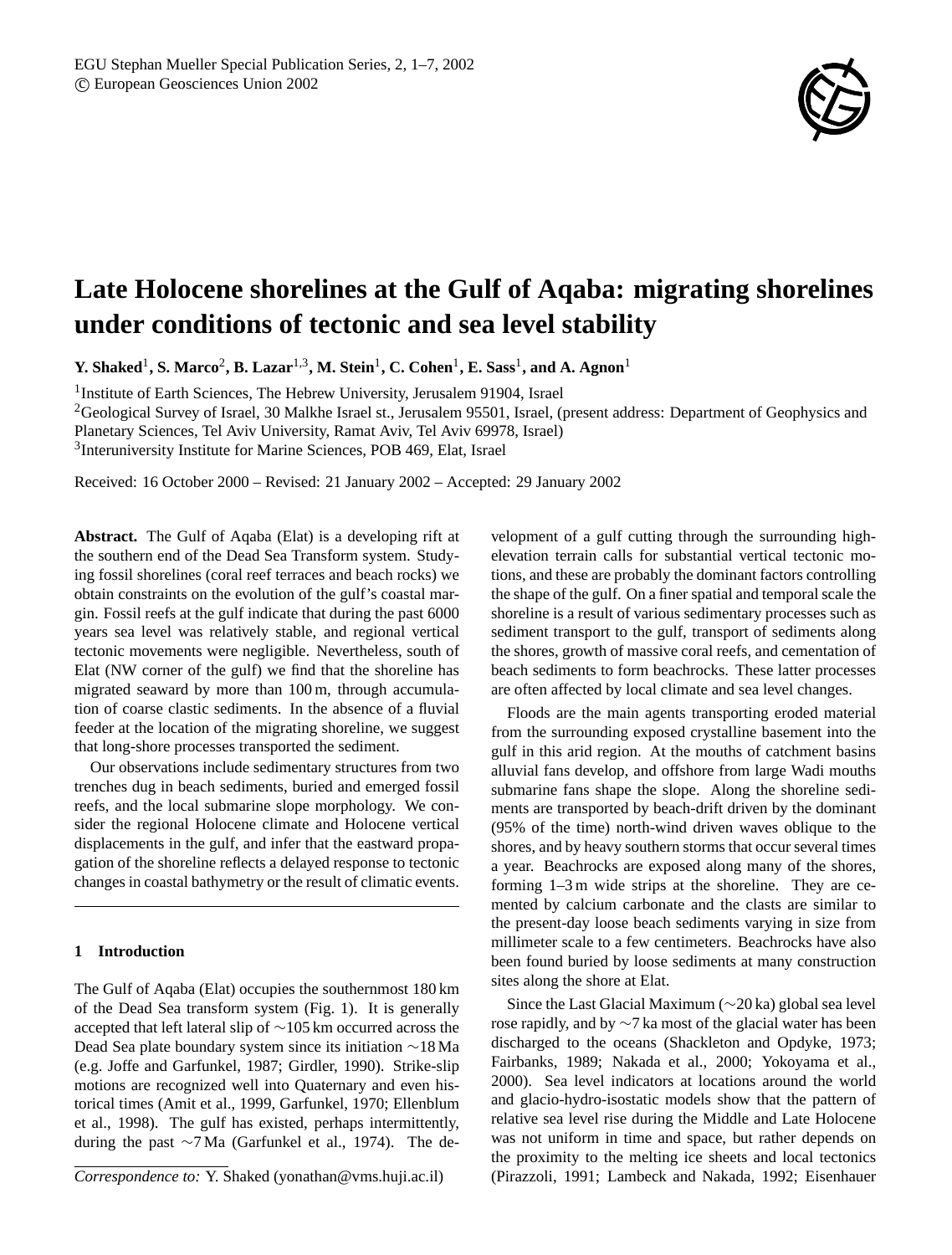

**Fig. 1.** Location map with approximate locations of uplifted fossil coral reefs. Tectonic model of the gulf after Ben-Avraham et al. (1979), Ben-Avraham (1985). Map of the northwestern shore of the gulf and the northwestern slope. Shown are the locations of sediment trenches (A-A', B-B'), borehole, and emerged and buried reefs discussed in the text. Location of the slope cross-section of Fig. 2. Deep slope bathymetry from Ben-Avraham and Tibor (1993). Shallow high-resolution bathymetry collected by M. Reidenbach, D. Fong, A. Genin, G. Yahel, Y. Shaked, A. Agnon (July 2000).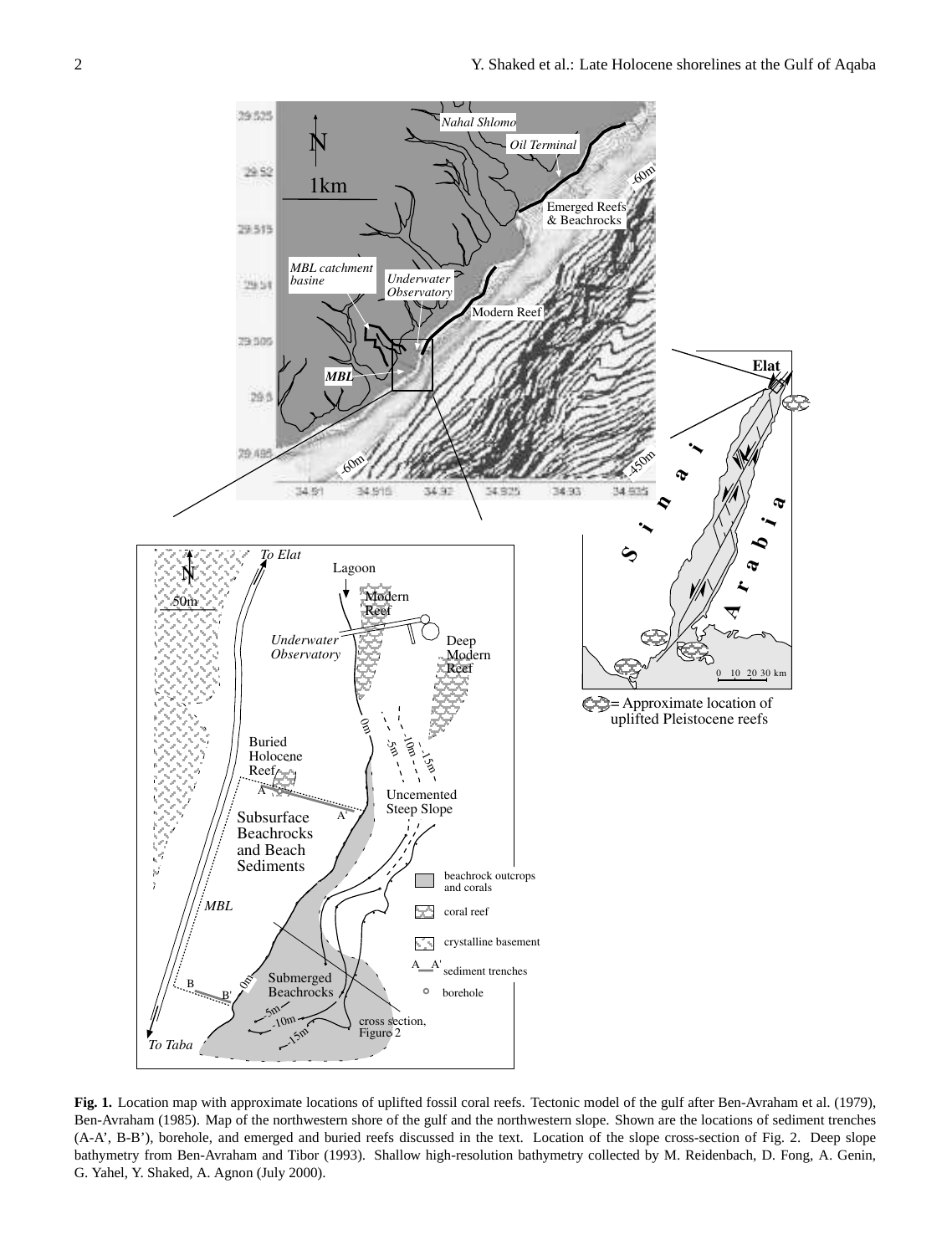

Figure 2 **Fig. 2.** Cross section of the south-facing underwater slope off the MBL showing the transition from low angle slope of beachrock at shallow depth to a high angle slope with outcropping beachrock slabs at greater depth.

**Table 1.** Percent of lithic components of beach sediments at MBL

| Location<br>(clast size) | chert | lime-<br>stone | rhyolite | granite | schist/<br>gneiss | marine<br>biogenic<br>fragments | others | n   |
|--------------------------|-------|----------------|----------|---------|-------------------|---------------------------------|--------|-----|
| back trough $(\sim 2cm)$ | 4     | 12             |          | 31      |                   | 16                              |        | 282 |
| ridge front $(\sim 5cm)$ | 4     |                | 21       | 40      | 21                |                                 | 6      | 268 |
| ridge front $(\sim 5cm)$ | 4     | 12             | 21       | 40      | 19                |                                 |        | 341 |

et al., 1993). In places of complex crustal and tectonic setting such as the Gulf of Aqaba, local sea-level indicators are especially needed to establish the sea level history. The coral reefs along the shores of the Gulf of Aqaba are excellent sea level indicators. Numerous uplifted fossil reefs are exposed near the shores of the gulf at the southern end of Sinai, and the northeastern corner south of the town of Aqaba (Fig. 1). These are Pleistocene reefs that formed during sea level high stands and reached their present position as a result of sea level fluctuations and tectonic uplift (Al-Rifaiy and Cherif, 1988; Gvirtzman et al., 1992; El-Asmar, 1997; Strasser and Strohmenger, 1997). Uplifted Pleistocene reefs are not found on the northwestern shores of the gulf, but a fossil reef slightly above the sea level near Elat was dated by Friedman (1965) at 4.7 ka. Reefs of similar age are found at similar elevations along the southern coast of Sinai (Gvirtzman et al., 1992; Gvirtzman, 1994) and the coast of Aqaba (Al-Rifaiy and Cherif, 1988).

In this study we investigate a stretch of the coast south of Elat (Fig. 1), where clastic sediments have accumulated on the shoreline with no apparent fluvial source. This sedimentary bulge seems to prevent the fringing reef of Elat from developing to the south, indicating that it is a recent or still active feature. To determine the processes involved in the formation of the sedimentary bulge we examined the sub aerial and underwater morphology at the site, and dug two long trenches in the sediments, perpendicular to the sea. Evidence of a fossil reef buried beneath the sediments provides further constraints on the origin of this coastal peculiarity.

#### **2 Observations**

## 2.1 Setting of the present-day shoreline

The modern reef of Elat (Nature Reserve Reef, NRR) stretches continuously along the shore for more than 1 km. To the south, the reef ends abruptly at the fan-like bulge of the Elat underwater observatory (Fig. 1) that is not linked to any present day Wadi mouth. Where the southernmost part of the NRR ends, the underwater slope of the fan-like bulge is steep (30°) and is composed of uncemented terrigenous cobbles and pebbles, and carbonate sands. There are no beachrock outcrops on the shoreline of this stretch. Southwards of the Marine biology Laboratory of Elat (MBL), the south-facing part of the bulge is less steep (6°) and is composed of strips and patches of submerged beachrock overgrown by corals to a depth of 22 m (Fig. 2). The edge of the modern beachrock horizon lies at the top of this beachrock sequence. At present, the north-facing slope of the bulge accumulates sediments, while the south-facing slope is undergoing erosion. It seems likely that sediment instability or accumulation at the north-facing slope limits the southern development of the modern reef.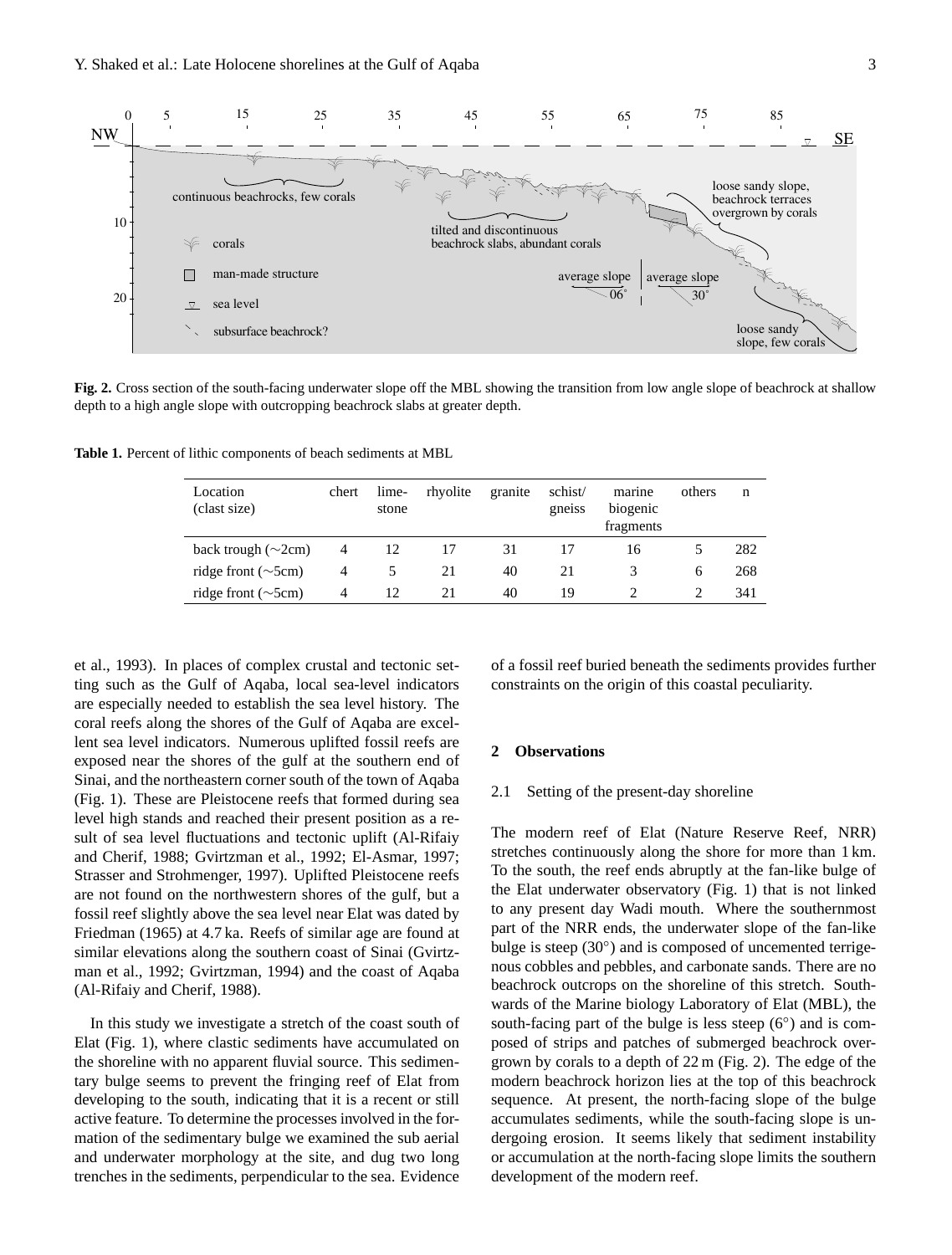

**Fig. 3.** Profile of the northern sediments trench at the MBL, with a 1:5 vertical exaggeration. Shown in detail are the depositional structures of beach ridges, and the relations between bedding and the cemented horizon. At the bottom photo, a geological hammer is shown for scale. For location see A-A' at Figs. 1 and 4.

# 2.2 Beachrocks and beach sediments

We dug two trenches, ∼90 m and ∼40 m long, on the northern and southern edges of the MBL respectively (Fig. 1), to study the sediments of the fan-like bulge. The sedimentary pile at the MBL is composed mainly of terrigenous crystalline and (fewer) sedimentary clasts, marine shells and coral fragments (Table 1). Structures within the pile include beds dipping both seaward and landward, local features of cross-bedding and graded bedding of individual beds, wedges of coarse pebbles within finer sediments, and locally flat imbricated pebbles (Fig. 3). This pile represents a coastal sequence of beach ridges and channels extending more than 100 m landward from the present-day shoreline. Beneath the upper loose sediment cover the trenches revealed a horizontal beachrock layer stretching westward (inland) from the shoreline. We found that the beachrocks form a continuous, slightly undulating horizontal layer, up to 1 m thick, under the topmost few meters of loose sediments (Fig. 4). The cemented horizon grades upward in the following order: indurated beachrock, weakly cemented sediments, clasts coated by aragonite needles, and finally loose uncemented sediments. The indurated layer cuts across the sedimentary structures of individual clastic beds with a depositional dip of 4–12◦ (Fig. 3), indicating that a horizontal cementation front was superposed over pre-existing deposi-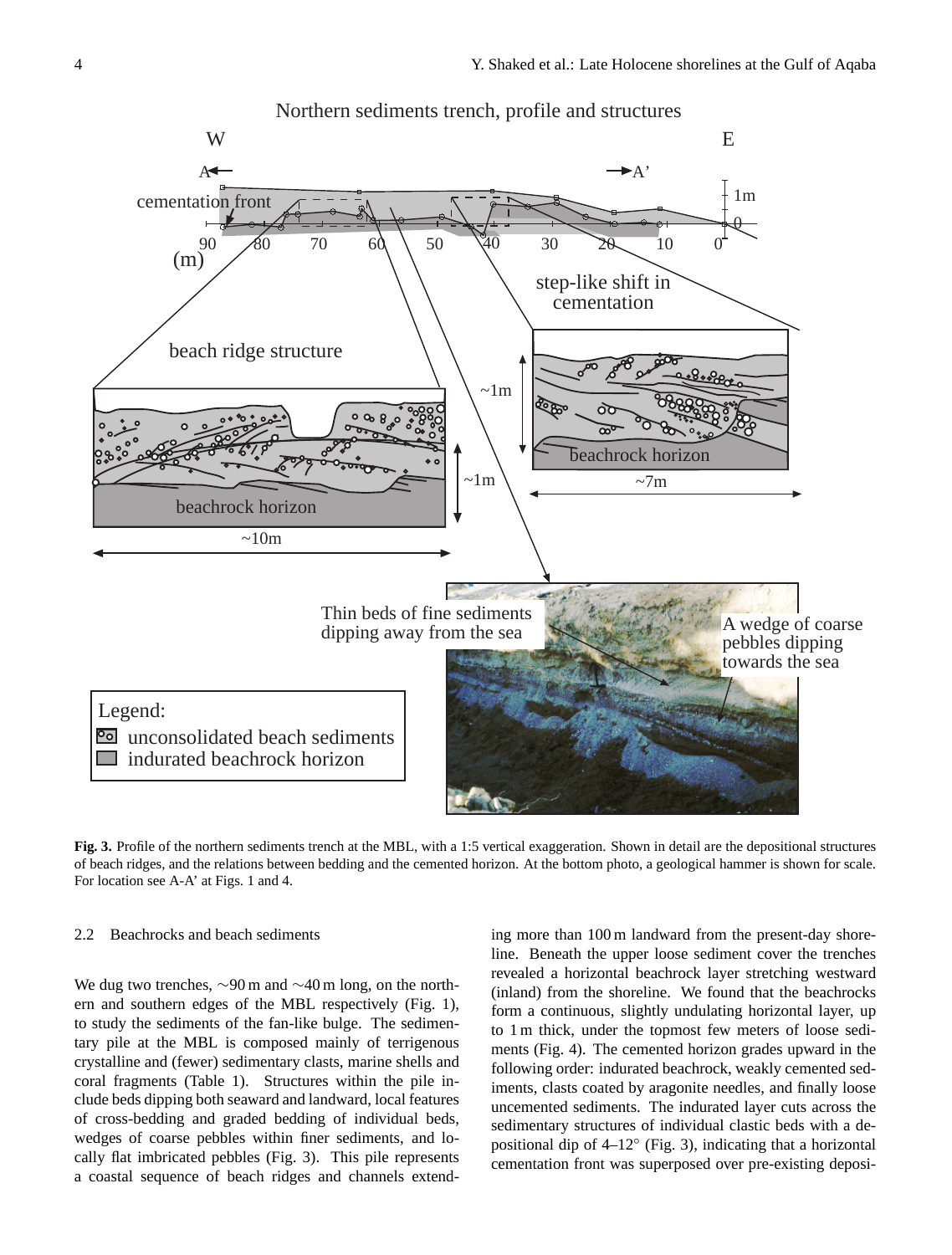



**Fig. 4.** Schematic cross section of the northern sediment trench at the MBL. Profile showing cross cutting relations between beach sediments, beachrocks, and the buried 4.9 ky reef. Eroding beachrock at the eastern edge is the exposed continuation of the subsurface beachrock plate. For location see A-A' at Fig. 1. For details, A-A' at Fig. 3.

tional structures. During high tide, water rises through the sediments and almost to the cementation front, and during low tide the water-table drops beneath the beachrock horizon. Water salinity over the beachrock horizon within the trenches decreases landward in high tide. Subtle water stratification is observed, with water of slightly lower salinity overlying more saline water. Two radiocarbon ages determined on cements from the beachrock horizon are 3380±45 and 2705±40 yr BP.

#### 2.3 Buried Holocene reef

Under the MBL beach sediments, 90–100 m west of the present shoreline, a fossil reef (Fig. 1) was discovered during construction works. The reef was sampled by drilling a borehole at the MBL (Fig. 4), and by collecting samples from construction pits. It extends north of the MBL at least a few hundred meters as revealed by construction works. The fossil reef was dated by U-Th to be 4.9 ka (Enmar, 2000). Radiocarbon ages ranging from 4450 to 5750 years BP were measured by Moustafa et al. (2000) on loose coral samples, reported by them to be approximately 2 m above the present sea level. The reef is very well preserved mineralogically and texturally under the sedimentary cover even to the finest details such as the delicate septa of massive and branched corals. This most probably indicates rapid burial of the reef with virtually no submarine or sub aerial erosion. Precise elevation determinations are not available, but the age of the reef and its presence above sea level correlate it with the emerged reefs at the present high tide level (exposed during low tide and are covered by waves during high tide) found over long stretches of the coast north of the MBL and south of Aqaba. The well-preserved aragonite composition of corals from the buried reef indicates that it was never elevated above the seawater phreatic zone.

#### **3 Discussion**

The evidence revealed by the trenches at the MBL imply that in-situ cementation of the beachrocks occurs at the intertidal level within the sedimentary pile after deposition. The intertidal zone in the subsurface is characterized by mixing between seawater and fresh groundwater, which seemingly provides the conditions for cementation. This is supported by the hydrochemistry and petrography of the beachrocks at the MBL (Cohen et al., 2000). Since beachrocks in Elat form at the intertidal level they may be used as datum lines in studies of paleo-sea levels, but do not represent the position of the paleo-shoreline (Cohen et al., 2000). On the contrary: beachrocks are lithified within the sedimentary pile on land. Exposed beachrocks are found only where the overlying sediments were removed by coastal erosion. The age of the beachrock horizon shows that the sediments were deposited and stabilized at least 3 kyr ago. When considered together with the ∼5 ky old fossil coral reef buried beneath the beachrocks, the data indicate rapid seaward advance of the MBL shoreline during the Late Holocene to form a protruding fan-like bulge into the sea. The source of the sediments is yet unknown, and the widespread outcrops of beachrocks along the Elat shoreline indicate that the present shore is subjected to erosion.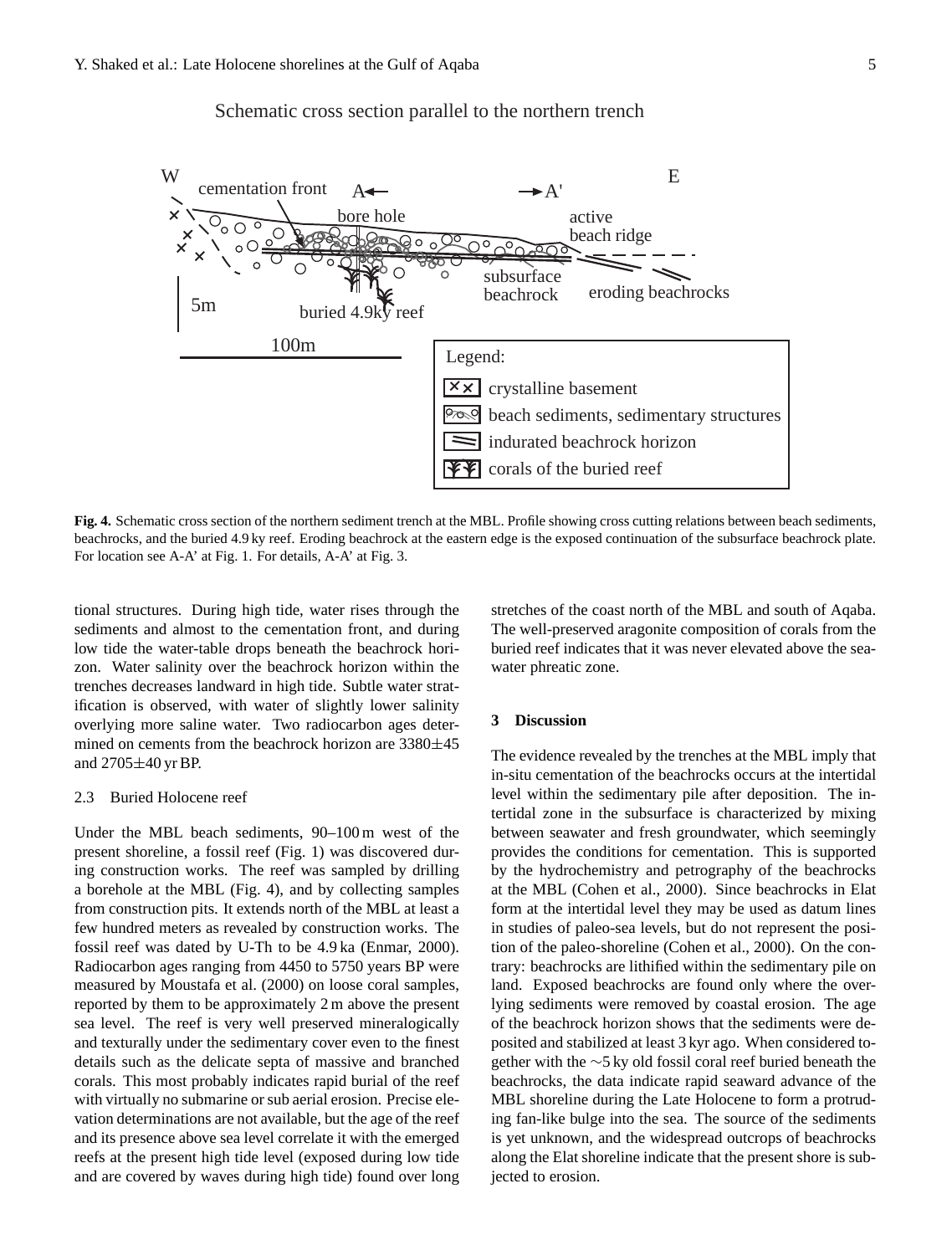Holocene sea level rose rapidly from LGM until 6–7 ka, when most of the continental ice sheets have melted (Nakada et al., 2000). The presence of ∼5 ka emerged reefs at high tide elevation at several locations along the shores of the gulf (e.g. Al-Rifaiy and Cherif, 1988, Gvirtzman et al., 1992) indicates that 5–6 ka Holocene sea level reached a maximum of ∼1 m above the present sea level. The widespread occurrence of the emerged reefs around the Gulf of Aqaba indicates that vertical tectonic movements did not affect their vicinity during the past 5 ka. Although there seems to have been only minor sea level adjustments during that time, we have evidence that the shoreline at the MBL prograded rapidly eastward (seaward) by more than 100 m. We propose that enhanced sediment transport caused the shoreline migration, probably driven by a Mid-Holocene change in the regional climate. Indeed,  $\delta^{13}$ C and  $\delta^{18}$ O analyses of fossil Holocene corals from collected south of Elat show that a change in regional climate occurred 4.9–4.6 k years ago (Moustafa et al., 2000). Until that time the climate was more humid and after that time the climate became arid, similar to the present. Evidence for regional aridity starting ∼5 ka is reported in many and diverse independent studies (e.g. Avner et al., 1994; Bar-Matthews et al., 1997; DeMenocal et al., 2000). During the humid Early Holocene, floods may have been more frequent than they are today, and perhaps capable of carrying a larger sediment load. The age determination of the buried Holocene reef indicates that the eastward migration of the MBL shoreline occurred at the time of the climatic change. However, a large drainage system that could supply the large amount of sediments needed to shift the shoreline more than 100 m does not exist at the MBL. An alternative explanation is that sediment transport patterns were not stable at the gulf during the mid-Holocene due to the slight relative drop in sea level or to a delayed response to sudden changes in shoreline morphology caused by tectonic displacements. If the latter is true, the majority of sediments were transported along the shore rather than from land. Since currents in the gulf are not strong enough to carry pebble size clasts, long shore transportation may have been possible during large storm events, perhaps linked with the afore mentioned climatic change. Thus, the sudden burial of the Holocene reef may have resulted from a tectonic displacement followed by accumulation of sediments over a downfaulted block. There is evidence of recurring recent displacements at the segment to the north of Elat (Amit et al., 1999; Enzel et al., 1996). In order to solve this issue, further examination of the sediments at the MBL, and a search for matching provenance along the shore is required.

# **4 Conclusions**

It is our conclusion that even at tectonically active regions like the Dead Sea system, sharp climatic and sediment transport changes – often overlooked on geological timescales – may be most significant when examining the recent history, before the intervention of Man. We found evidence that during the past ∼5 ka the northwestern shore of the Gulf of Aqaba has not experienced significant regional vertical tectonic displacements. During this time the sea level has been relatively stable, following a slight drop from a mid-Holocene maximum. Nonetheless, the shoreline at the MBL has prograded by more than 100 m since that time, and fastaccumulating sediments buried middle-Holocene coral reefs. The shoreline instability seems to have resulted from sedimentary processes driven by a mid-Holocene climatic change or, perhaps, a response to earlier changes in shoreline geometry caused by tectonic displacements.

*Acknowledgements.* We thank the Aims Biudeks Foundation and the Israel Ministry of National Infrastructures for supporting this research. The staff of the Interuniversity Institute for Marine Sciences, Elat, and particularly E. David, O. Ben-Shafrut, I. Ayalon, and E. Brokowitz for underwater assistance. The Israel Nature and Parks Authority, and especially D. Zakai of for cooperation and support. E. Ram of the Geological Survey of Israel for assistance in the field. The reviews of E. Zilberman and two anonymous reviewers improved the final version of this manuscript.

# **References**

- Al-Rifaiy, I. A. and Cherif, O. H.: The fossil coral reefs of Al-Aqaba, Jordan, Facies, 18, 219–230, 1988.
- Amit, R., Zilberman, E., Porat, N., and Enzel, Y.: Relief inversion in the Avrona Playa as evidence of large-magnitude historical earthquakes, Southern Arava Valley, Dead Sea Rift, Quaternary Research, 52, 76–91, 1999.
- Avner, U., Carmi, I., and Segal, D.: Neoloithic to Bronze Age settlement of the Negev and Sinai in light of radiocarbon dating: a view from the Southern Negev, in: Bar-Yosef, O. and Kra, R. S. (Eds.): Late Quaternary chronology and pleoclimats of the Eastern Mediterranean, Radiocarbon, 265–300, 1994.
- Bar-Matthews, M., Ayalon, A., and Kaufman, A.: Late Quaternary paleoclimate in the eastern Mediterranean region from stable isotope analysis of spleothems at Soreq Cava, Israel, Quaternary Research, 47, 155–168, 1997.
- Ben-Avraham, Z.: Structural framework of the gulf of Elat (Aqaba), northern Red Sea, Journal of Geophysical Research, 90, 703– 726, 1985.
- Ben-Avraham, Z., Almagor, G., and Garfunkel, Z.: Sediments and structure of the gulf of Elat (Aqaba) – Northern Red Sea, Sedimentary Geology, 23, 239–267, 1979.
- Ben-Avraham, Z. and Tibor, G.: The northern edge of the Gulf of Elat, Tectonophysics, 226, 319–331, 1993.
- Berman, T.: Numerical model of the circulation at the Gulf of Elat (Ph.D. thesis, Heb., English summary), Hebrew University, pp. 143, 1999.
- Cohen, C., Shaked, Y., Sass, E., and Lazar, B.: Beachrocks in Elat as sea level indicators, Israel Geological Society Annual Meeting, Ma'alot, Israel, p. 26, 2000.
- DeMenocal, P., Oritz, J., Guilderson, T., Adkins, J., Sarnthein, M., Baker, L., and Yarusinsky, M.: Abrupt onset and termination of the African Humid Period: rapid climate responses to gradual insolation forcing, Quaternary Science Reviews, 19, 347–361, 2000.
- Eisenhauer, A., Wasserburg, G. J., Chen, J. H., Bonani, G., Collins, L. B., Zhu, Z. R., and Wyrwoll, K. H.: Holocene sea-level de-